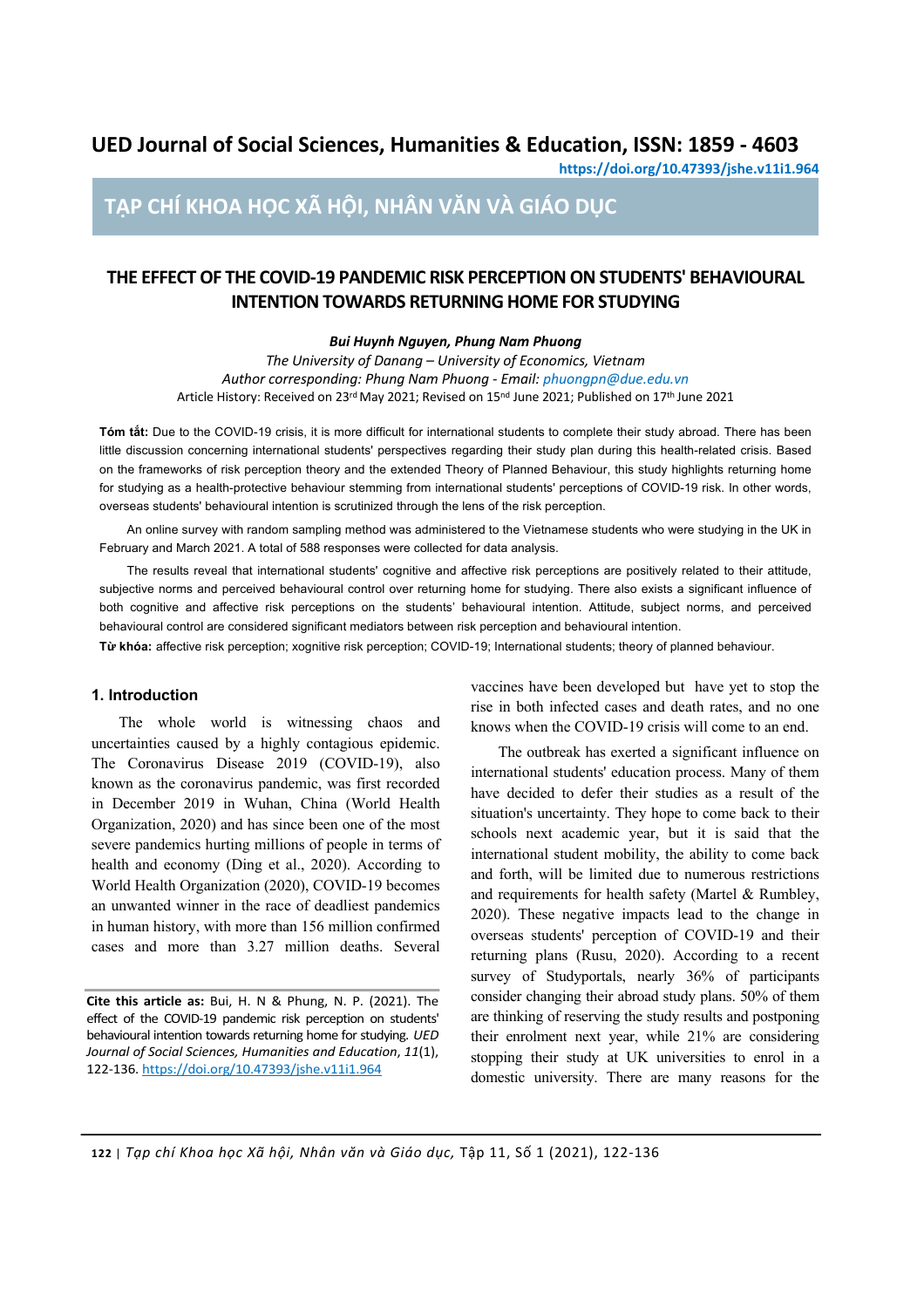above-mentioned decisions, such as global mobility restrictions, difficulty in financial situation, or studyrelated pressures during the pandemic (Rusu, 2020).

However, the need for quality degrees from universities in developed countries remains strong. For example, the number of students pursuing education internationally in Vietnam, an emerging academic market, has steadily increased. The country's Ministry of Education and Training revealed that 190,000 Vietnamese students studied a foreign higher education degree in 2020. This number in 2014, 2016, and 2018 were 110,000, 130,000, and 170,000, respectively (BMI, 2020). The increasing rate at the tertiary level in 2017 was the same that is 30%, compared to that in 2013. Several studies (Phung & Bui, 2021; Phung et al., 2015) claim that this phenomenon occurs as there are still many untapped areas in education in developing countries, although domestic sectors have improved their capabilities lately. However, the COVID-19 can be a game-changer as many overseas students from developing countries are reviewing their study plan when the deadly virus is still not fully controlled. For them, living in a new country is such a costly and dangerous challenge.

Their fear is understandable because risk factors like coronavirus that can physically and mentally harm people may significantly impact their travel decisions (Chew & Jahari, 2014). The more they perceive the risk, the less likely they are willing to make any unnecessary trips. This is in line with Health Belief Model (HBM) introduced by Rosenstock in 1974. People who rated high on the risk perception scale are believed to comply with health-protective procedures to deal with the risk. For example, students who perceive a high level of risk to their health often solve their conflicting needs of studying abroad and health safety by engaging in selfprotection behaviours (Brewer et al., 2004). A behaviour that can be categorised as health-protective is returning to one's hometown for enrolling in a domestic university or transnational education programmes. In that way, they can mitigate their perceived risk of COVID-19 while still fulfilling their wish of studying in another country.

Risk perception, especially concerning COVID-19, has been well documented in some fields of study like psychology, healthcare, tourism, and business (Bar & Chang, 2020; Cori, 2020; Ding et al., 2020). The previous studies are noteworthy, but each research focused on different disciplines, and the results were based on different countries and populations, so they may fail to validate and generalise to a broader milieu. Besides, far too little attention has been drawn to how Vietnamese students' risk perception of the COVID-19 pandemic has affected their behavioural intention towards returning home for studying. It is said that being aware of the risk perception could be an effective way to understand overseas students' behavioural intention. Similar to the risk perception, The Theory of Planned Behaviour (TPB) has been employed to predict individuals' behaviours in various disciplines, such as tourism (Lam & Hsu, 2004), marketing (Geogre, 2004; Maichum et al., 2016), medicine (Godin & Kok, 1996), investment (Alleyne, 2011) but seldom used in social science research related to international students' attitudes and behavioural intentions, particularly in the Vietnamese setting.

There is a lack of research in education regarding health-protective behavioural intention stemming from individual perception of the COVID-19 risk. To fill this research gap, this study, based on the extended Theory of Planned Behaviour (eTPB), is the first study dedicated to examining the effect of COVID-19 risk perception on behavioural intention towards returning home to study with the case of Vietnamese students in the UK. Therefore, the research questions of this study were articulated as below:

RQ1: Is there any relationship between risk perception and behavioural intention?

RQ2: Are there any relationships between risk perception and determinants of behavioural intention including attitude, subjective norms, and perceived behavioural control?

# **2. Literature review**

# **2.1. Risk perception**

Bauer first introduced risk perception in 1960. He claimed that risk perception is an individual's subjective beliefs or value judgments which stemmed from various objective dangers under uncertain circumstances. The term has long been the focal point in psychology (Ding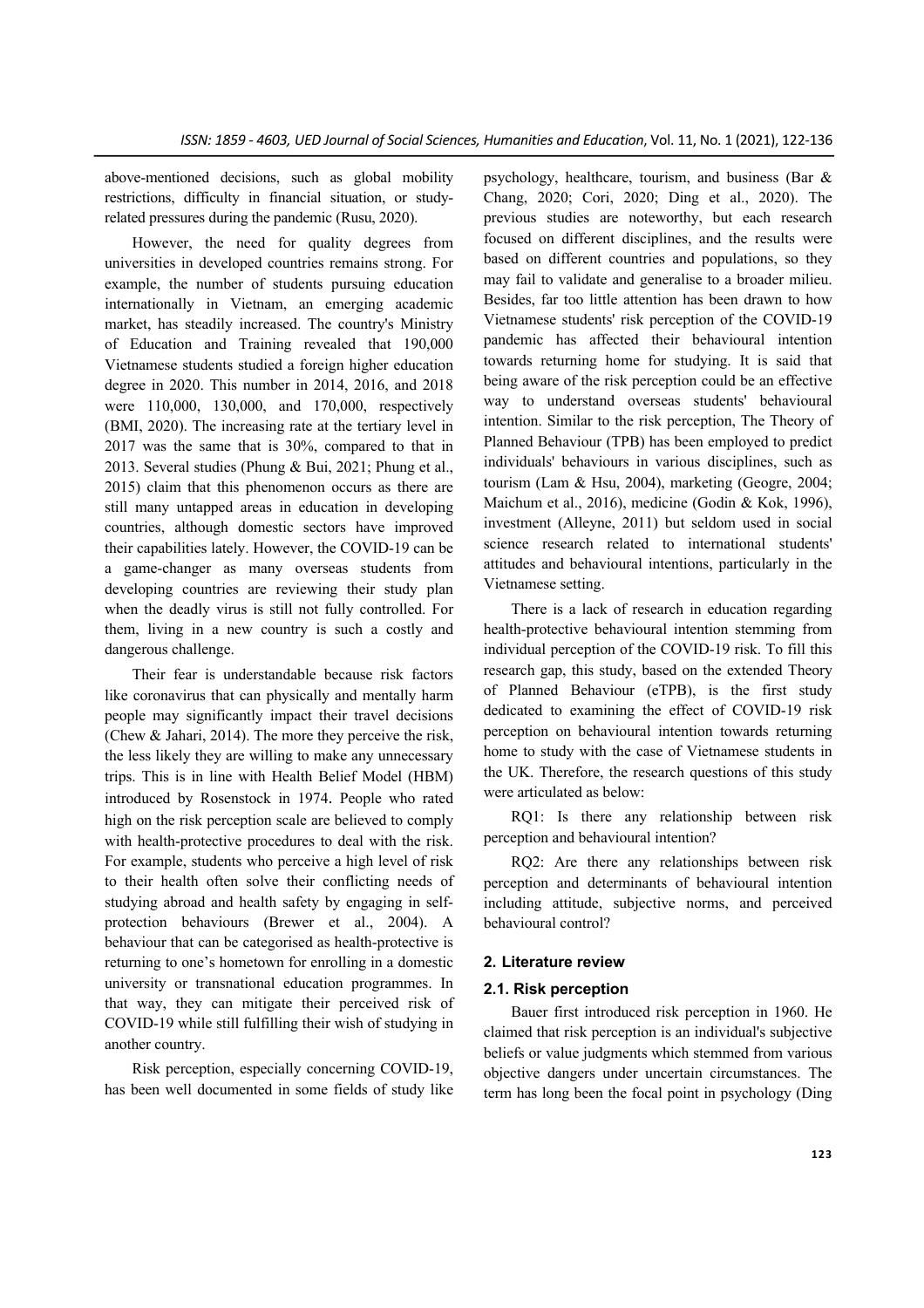et al., 2020). Risk perception plays a vital role in affecting risk behaviours (Bauer, 1960; Ding et al., 2020). In general, individuals with lower risk perception are likely to take risk behaviours or reduce preventive ones (Adefuye et al., 2020). In contrast, individuals with high-risk perception are keen to take preventive behaviour (Brug et al., 2004). Risk is believed to be perceived and acted upon in many different ways, and with different emerging infectious diseases, risk perception enormously varies across people (Bauer, 1960; Ding et al., 2020).

Two major aspects of risk perception are cognitive and affective one (Bar & Chang, 2020; Bonnet, Amalric, Chevé, & Travers, 2012; Cori, 2020; Ding et al., 2020; Lee, Lemyre, & Krewski, 2010; Sjöberg, 1998; Shim et al., 2015). Cognitive risk perception, which consists of an individual's perceived susceptibility and severity of risks (Sjöberg, 1998) has drawn much attention in earlier studies (Shim & You, 2015). These dimensions are related to the probability and severity of consequences when people assess available information (Bonnet et al., 2012; Lee, Lemyre, & Krewski, 2010). However, the dimensions of affective risk perception on some specific types of behaviour are later explored based on their risk-asfeelings theory (Lowenstein et al., 2001). The perception refers to an individual's anxiety or worries about their perceived exposure to a particular risk (Sjöberg, 1998), human's instinctive and intuitive reactions under dangerous situations (Slovic & Peters, 2006). In the extant literature, there is an agreement that both the cognitive and affective dimension of risk perception are key factors to explain human behaviours when people take a highly fearful risk (Bae & Chang, 2020; Brug et al., 2004; Cori, 2020; Ding et al., 2020).

Risk perception, especially concerning COVID-19, has been well studied in some areas, such as tourism, healthcare, psychology and business (Bae & Chang, 2020; Cori, 2020; Ding et al., 2020). One of the most recent studies related to risk perception is the one conducted by Bae and Chang (2020). The authors combined the frameworks of the Health Belief Model and the extended Theory of Planned Behaviour to analyse the effect of COVID-19 risk perception on the behavioural intention of "untact" tourism (aka. noncontact tourism). The findings showed that there is a

disagreement between the impact of two aspects of risk behaviour. While cognitive risk perception exerts a significantly positive influence on behavioural intention, affective risk perception negatively influenced behavioural intention (Bar & Chang, 2020). The second study that is equally noteworthy is the one implemented by Ding and his colleagues (2020). Their purpose was to examine the risk perception of COVID- 19 among college students in China during the quarantine. The results suggested that health education could boost the risk perception of the students, especially for ones with low-risk perception. The study emphasised that evaluating risk perception could enable better understanding of overseas students' behavioural intention (Ding et al., 2020).

# **2.2. Theory of planned behaviour (TPB)**

The behavioural intention of choosing to return home for studying after the COVID-19 pandemic is a starting point that launches the decision-making process. Thus, recognising such intention is essential for understanding overseas students' decision on their study plan. TPB is constructed based on the theory of reasoned action (TRA) (Ajzen & Fishbein, 1975) to overcome limits, especially when coping with behaviours in which people possess incomplete volitional control. First of all, to understand the TPB, its ancestor, TRA, needs to be introduced. The theory was developed and refined by Fishbein and Ajzen (Ajzen & Fishbein, 1975; Fishbein & Ajzen, 1972), with behavioural intention as its focal point. Intention refers to the motivation needed to engage in a certain behaviour (Lam & Hsu, 2004). For example, one's intention to perform a particular action to a given stimulus in a given context is a function of his or her attitude and subjective norm toward the behaviour (Fishbein, 1967). Attitude can be regarded as a positive or negative feeling about achieving an objective (Salgues, 2016), subjective norm refers to the perceived social pressure of whether to perform that behaviour (Ajzen, 1991).

Like TRA, an individual's intention to perform an actual behaviour lies in the central of TPB. The intention has an additional factor: perceived behavioural control (Ajzen, 1991). The relationship between the new factor and intention was derived from two main assumptions. First of all, the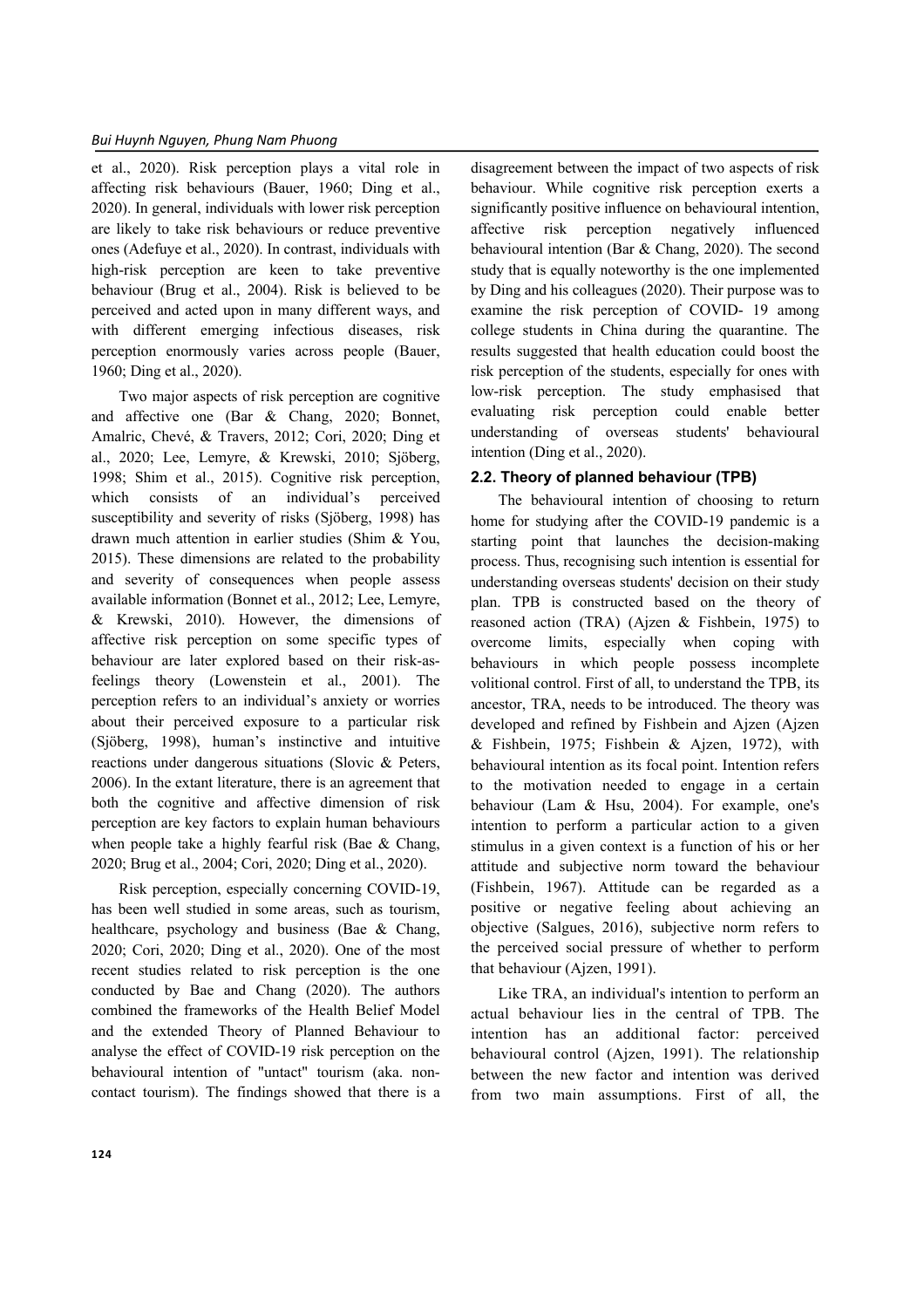perceived behavioural control and the behavioural intention are positively related. Secondly, the control will directly impact the actual behaviour if the perceived control matches the actual control (Armitage & Conner, 2001).

The TPB keeps evolving, and risk-related factors were recently introduced to the model. For instance, Quintal et al. (2010) tested the influence of perceived risk and perceived uncertainty on the intention to visit Australia of the people who were living in Korean, Chinese, and Japanese. Similarly, Bae & Chang (2020) discussed the impact of COVID-19 risk perception on behavioural intention towards "untact" tourism. However, there is no study that has paid attention to the effect of COVID-19 risk perception on international students. Therefore, there is a research gap when the COVID-19 pandemic situation has destroyed lives physically and mentally, challenging the existing social norms about health and prosperity and pointing to the need to anticipate international students' future behavioural intentions.

In the current research, the theories of risk perception and TPB are used to build a theoretical framework. Because of the COVID-19 crisis, there is an assumption that students tend to acquire a healthprotective behaviour under perceived risks. In other words, returning home for studying can be considered students' attempt to protect and promote their health under their risk perceptions towards the COVID-19 crisis. Therefore, behavioural intention towards returning home for studying was our outcome variable, and three variables (i.e., attitude, subjective norms and perceived behavioural control) were specified as antecedents based on TPB.

# **3. Research model and hypotheses**

International students are the most vulnerable, and the least cared for by social work organisations amid COVID-19 (Firang, 2020). However, they seem to have found out their coping strategies to minimise the perceived risk. Therefore, this study aims to observe international students' behavioural intention towards returning home for studying in the COVID-19 pandemic. In this context, with an additional variable of risk perception including cognitive and affective dimensions, an extended TPB is applied to build a research model to predict international students' behavioural intention towards returning home for studying.

# **Staying Intention of Vietnamese students**



*Figure 1. The research model*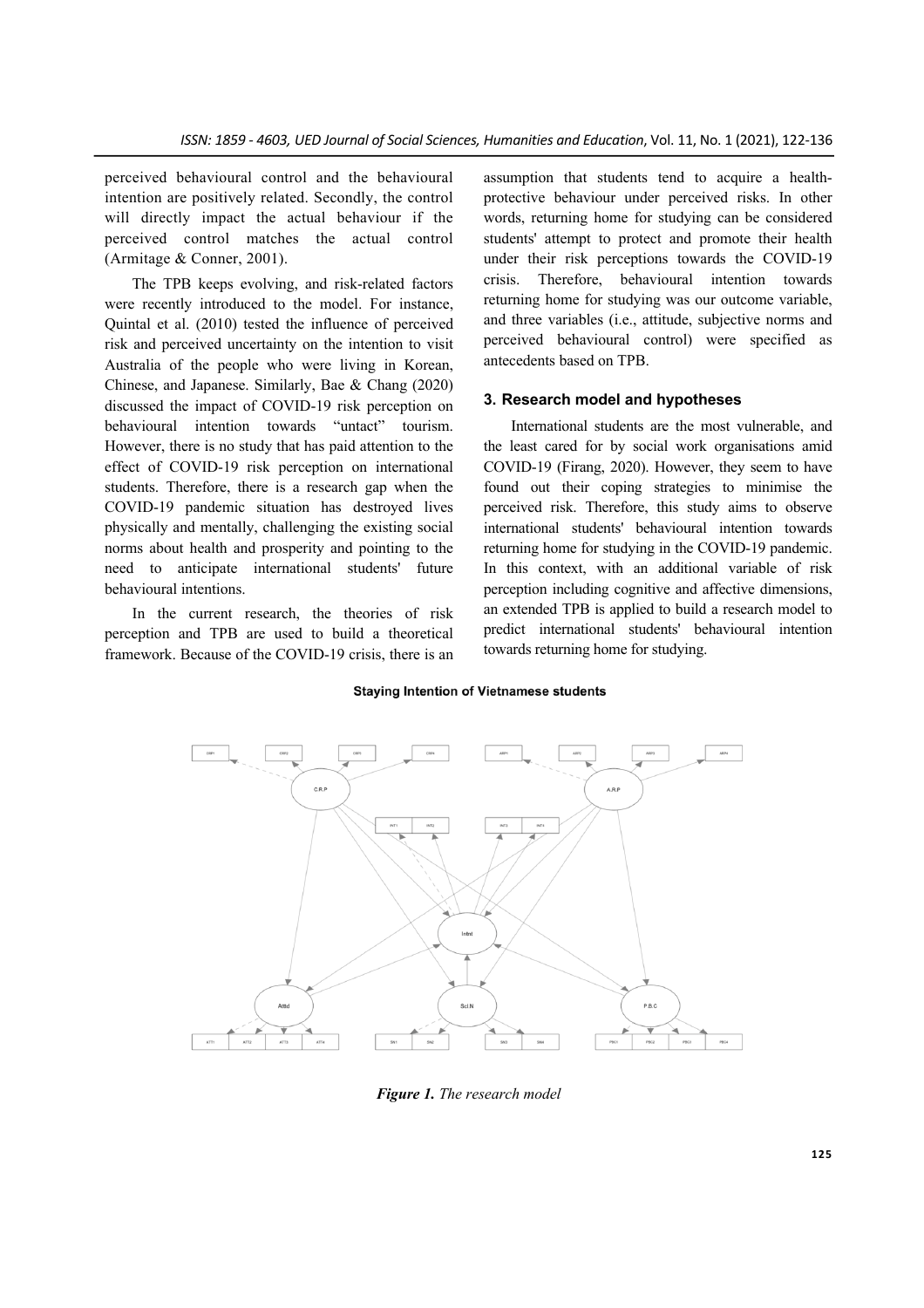Previous studies have indicated that perceived risk influences attitude, which in turn impacts behavioural intention (Bashir & Madhavaiah, 2015; Quintal et al., 2010). Moreover, risk perception was long known as the main determinant of subjective norms and perceived behavioural controls (Bae & Chang, 2021; Lee, 2009). Hence, in this study, risk perception is hypothesised to impact the TPB factors positively as follows.

H1: Risk perception (i.e., cognitive/affective) exerts a significant positive influence on attitude.

H2: Risk perception (i.e., cognitive/affective) exerts a significant positive influence on subjective norms.

H3: Risk perception (i.e., cognitive/affective) exerts a significant positive influence on perceived behavioural control.

Moreover, several previous research pieces showed that risk perception positively impacts behavioural intention (Van den Berg et al., 2006). Thus, in this study, the relationships are hypothesized the following.

H4: Risk perception (i.e. cognitive/affective) will exert a significant positive influence on behavioural intention.

The TPB accounts for an individual's attitude, perceived behavioural control, and society's subjective norms, which all impact his or her intention and the actual behaviour (Ajzen,1991). The links between these variables and behavioural intentions, and their validity, have been confirmed in numerous past research (Alleyne & Broome, 2011; Chen & Tung, 2014; Iakovleva et al., 2011). As a result, based on previous TPB studies, the following hypotheses are provided:

H5: Attitude will exert a significant positive influence on behavioural intention.

H6: Subjective norms will exert a significant positive influence on behavioural intention.

H7: Perceived behavioural control will exert a significant positive influence on behavioural intention.

Attitude, subjective norms, and perceived behavioural control are known as established mediators between risk perception and behavioural intention. For example, a high level of risk perception impacts

attitude, which, in turn, influences ones' behavioural intention (Hugson & Thul, 2013; Lee, 2009). In this context, the mediating effect of attitude, subjective norms, and perceived behavioural control between risk perceptions and behavioural intention are hypothesised as below:

H8: Attitude is a significant mediator between risk perceptions (i.e., cognitive/affective) and behavioural intention.

H9: Subjective norm is a significant mediator between risk perceptions (i.e., cognitive/affective) and behavioural intention.

H10: Perceived behavioural control is a significant mediator between risk perceptions (i.e., cognitive/affective) and behavioural intention.

### **4. Research method**

This study applied the quantitative method to examine the effect of the COVID-19 pandemic risk perception on students' behavioural intention towards returning home for studying. The population of this study was composed of Vietnamese students studying in the UK. This country has always been a popular destination for Vietnamese students (BMI, 2020). According to UNESCO (2017), 3,480 Vietnamese students were studying HE in 2017/18. Within the HE sector, Vietnamese students study abroad showed a keen interest in undergraduate degrees, postgraduate degrees and English language studies.

An online questionnaire was distributed from February 20 to March 10, 2021, to the above group. 588 valid responses were successfully collected over the period from the online survey system. Around that time, Vietnamese students studying in the UK had experienced the COVID-19 pandemic's consequences for a while; therefore, the data collection is useful as it can be considered a benchmark for follow-up research to record long-term behavioural changes.

The questionnaire consists of six parts: risk perception, attitude, subjective norms, perceived behavioural control, behavioural intention, and demographic information. Risk perception referred to the degree of an individual's perception of COVID-19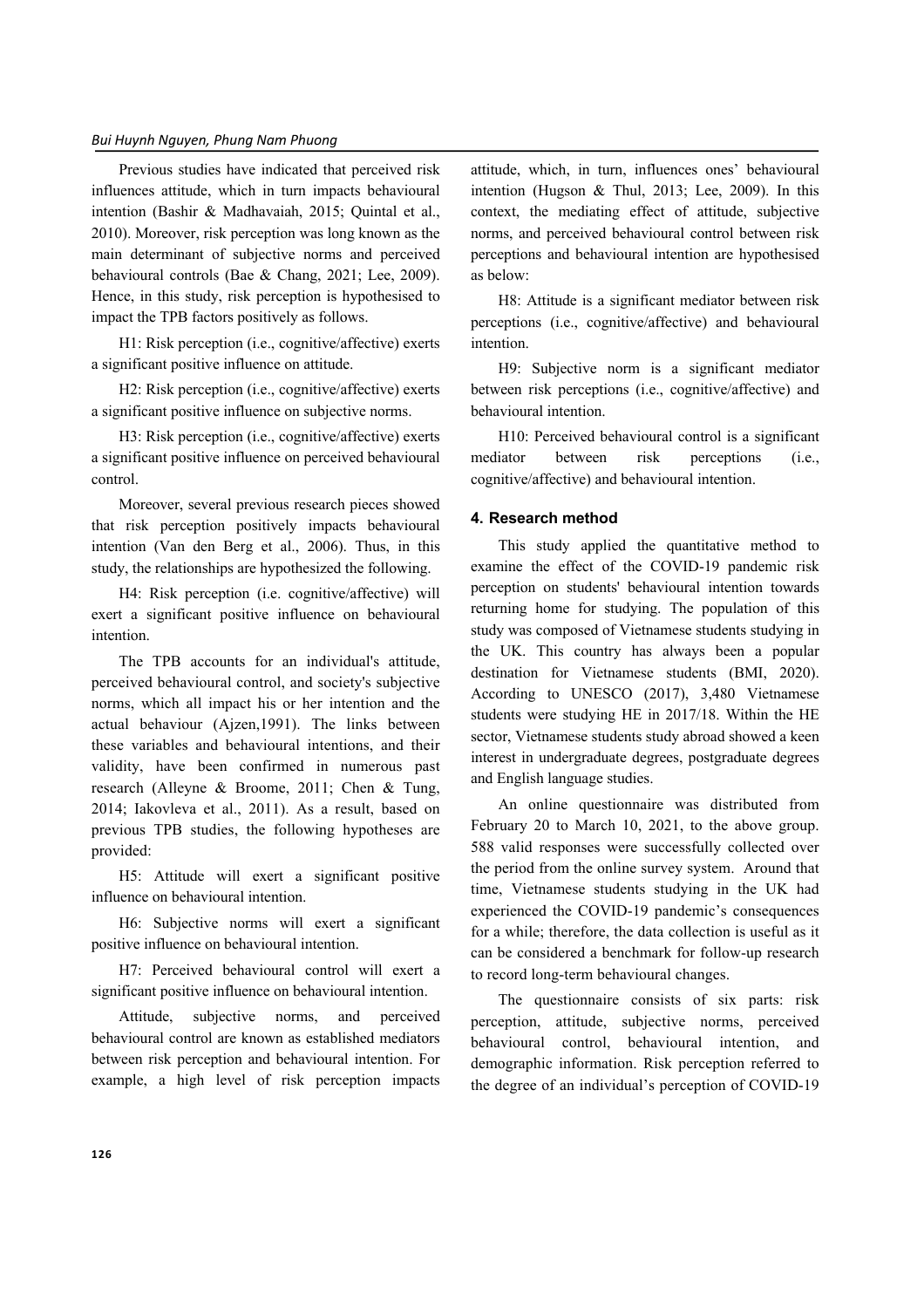risk and was constructed by two subscales, cognitive and affective perceptions, four items apiece (Brug et al., 2004). Next, the four variables of the TPB (i.e., attitude, subjective norms, perceived behavioural control, and behavioural intention towards returning home) were measured with four items each (Ajzen, 1991). All items were measured on a 5-point Likert scale (from Strongly Disagree to Strongly Agree). The participants were asked to provide their demographic information (i.e., age, gender, employment status and education level).

The data were analysed using R. First, to understand the relationships of each construct, a confirmatory factor analysis (CFA) was conducted. Second, after the CFA findings were gathered, structural equation modelling (SEM) was carried out to test and map the causal relationships between constructs. Next, the bootstrapping method was employed to examine mediating effects from attitude, subjective norms, and behavioural control between risk perception and behavioural intention. Last but not least, in comparing the differences by gender, education level, employment status, a multi-group invariance analysis was carried out to demonstrate the potential moderating effect of the above demographic factors.

#### **5. Results**

# **5.1. Demographic information**

|                          |            | <b>Total</b> | $\frac{0}{0}$ |
|--------------------------|------------|--------------|---------------|
| Gender                   | female     | 295          | 50.17         |
|                          | male       | 293          | 49.83         |
| <b>Employment Status</b> | employed   | 272          | 46.26         |
|                          | unemployed | 316          | 53.74         |

*Table 1. Demographic information*

The demographic information of the respondents was displayed in Table 1. Among 588 participants, 50.17% are females, and 49.83% are males. Regarding the study levels at universities, 52.92% of students were studying Bachelor's programs as of the survey time. 46.27% of the participants were having a parttime job with a monthly average income of 1,000 - 1,500 GBP.

#### **5.2. Measurement model**

As shown in Table 2, the goodness-of-fit indices for the measurement model were  $RMSEA = 0.020$ ,  $CFI = 0.988$ , and  $NFI = 0.940$ . Firstly, the root mean square error of approximation (RMSEA) is discussed. According to MacCallum et al. (1996), the RMSEA of between 0.08 to 0.10 provides a mediocre fit and below 0.08 shows a good fit. More recently, however, a stringent upper limit of 0.07 (Steiger, 2007) seems to be the consensus amongst authorities in this area. Therefore, RMSEA in this research telling us how well the model is acceptable. Secondly, regarding the Normed-fir index (NFI), Hu and Bentler (1999) recommended that values greater than 0.90 indicate a good fit. Like the NFI, the Comparative fit index (CFI) assumes that all latent variables are uncorrelated (null/independence model) and compares the sample covariance matrix with this null model. A value greater than 0.90 of this statistic is needed to ensure that mis-specified models are not accepted (Hu & Bentler, 1999). Hence, NFI and CFI in this research are good values.

The composite reliability (CR) value was above 0.6, showing the internal consistency of the construct indicators. The average variance extracted (AVE) was greater than 0.3, confirming the latent variables' explanatory power of the measured variables. Table 2 also shows the Cronbach's alpha values in evaluating the reliability of the multi-item scales, and they ranged between 0.675∼ 0.917. All alpha coefficients were above the cut-off point of 0.6, indicating adequate reliability for each construct. Discriminant validity was confirmed by the comparison between the square root of AVE and correlations between constructs. The aforementioned indices confirmed that the theoretical model of this study could be used to analyse the observed data (Table 3) thoroughly.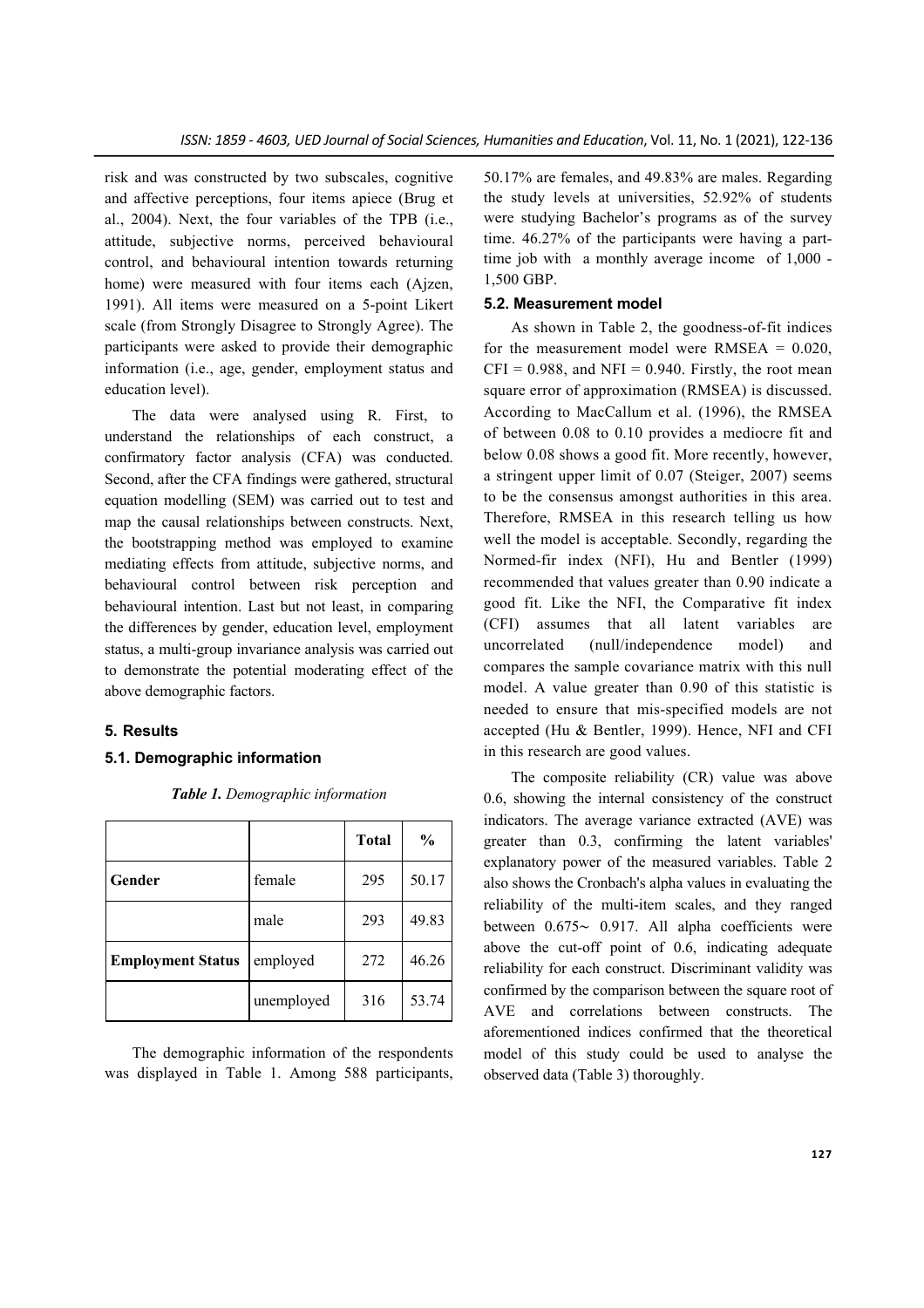| Bui Huynh Nguyen, Phung Nam Phuong |  |  |  |
|------------------------------------|--|--|--|
|------------------------------------|--|--|--|

| <b>Variables</b>                                                                                          | Factor<br>loading | C.R.  | <b>AVE</b> |
|-----------------------------------------------------------------------------------------------------------|-------------------|-------|------------|
| Cognitive risk perception ( $\alpha$ =.692)                                                               |                   | 0.692 | 0.362      |
| There is a high likelihood of acquiring COVID-19 in general.                                              | 0.537             |       |            |
| There is a high likelihood that I will acquire COVID-19 compared to other people.                         | 0.432             |       |            |
| There is a high likelihood of acquiring COVID-19 compared to other diseases.                              | 0.450             |       |            |
| There is a high likelihood of dying from COVID-19.                                                        | 0.440             |       |            |
| Affective risk perception ( $\alpha$ =.675)                                                               |                   | 0.677 | 0.346      |
| I am worried that I will contract COVID-19.                                                               | 0.430             |       |            |
| I am worried about my family members who are living in my hometown contracting<br>COVID-19.               | 0.508             |       |            |
| I am worried about COVID-19 occurring in the UK.                                                          | 0.441             |       |            |
| I am worried about COVID-19 emerging as a health issue.                                                   | 0.413             |       |            |
| Attitude ( $\alpha$ =.748)                                                                                |                   | 0.751 | 0.433      |
| Returning home for studying is useful.                                                                    | 0.521             |       |            |
| Returning home for studying is valuable.                                                                  | 0.429             |       |            |
| Returning home for studying is beneficial.                                                                | 0.381             |       |            |
| Returning home for studying is attractive.                                                                | 0.478             |       |            |
| Subjective norms ( $\alpha$ =.722)                                                                        |                   | 0.723 | 0.396      |
| Most people who are important to me think it is okay for me to return to my hometown for<br>studying.     | 0.437             |       |            |
| Most people who are important to me support me to return to my hometown for studying.                     | 0.421             |       |            |
| Most people who are important to me understand why I should return to my hometown for<br>studying.        | 0.364             |       |            |
| Most people who are important to me agree with me about returning to my hometown for<br>studying tourism. | 0.412             |       |            |
| Perceived behavioural control ( $\alpha$ =.731)                                                           |                   | 0.734 | 0.412      |
| Whether or not I return to my hometown for studying is completely up to me.                               | 0.428             |       |            |
| I am capable of returning to my hometown for studying.                                                    | 0.302             |       |            |
| I am confident that if I want to, I can return to my hometown for studying.                               | 0.388             |       |            |
| I have enough resources, time, and opportunities to return to my hometown for studying.                   | 0.338             |       |            |
| Behavioural intention ( $\alpha$ =.917)                                                                   |                   | 0.918 | 0.738      |
| I intend to return to my hometown for studying soon.                                                      | 0.490             |       |            |
| I am planning to return to my hometown for studying soon.                                                 | 0.428             |       |            |
| I will make an effort to return to my hometown for studying soon.                                         | 0.486             |       |            |
| I will certainly invest time and money to return to my hometown for studying soon.                        | 0.438             |       |            |

*Table 2. Results of Confirmatory factor analysis*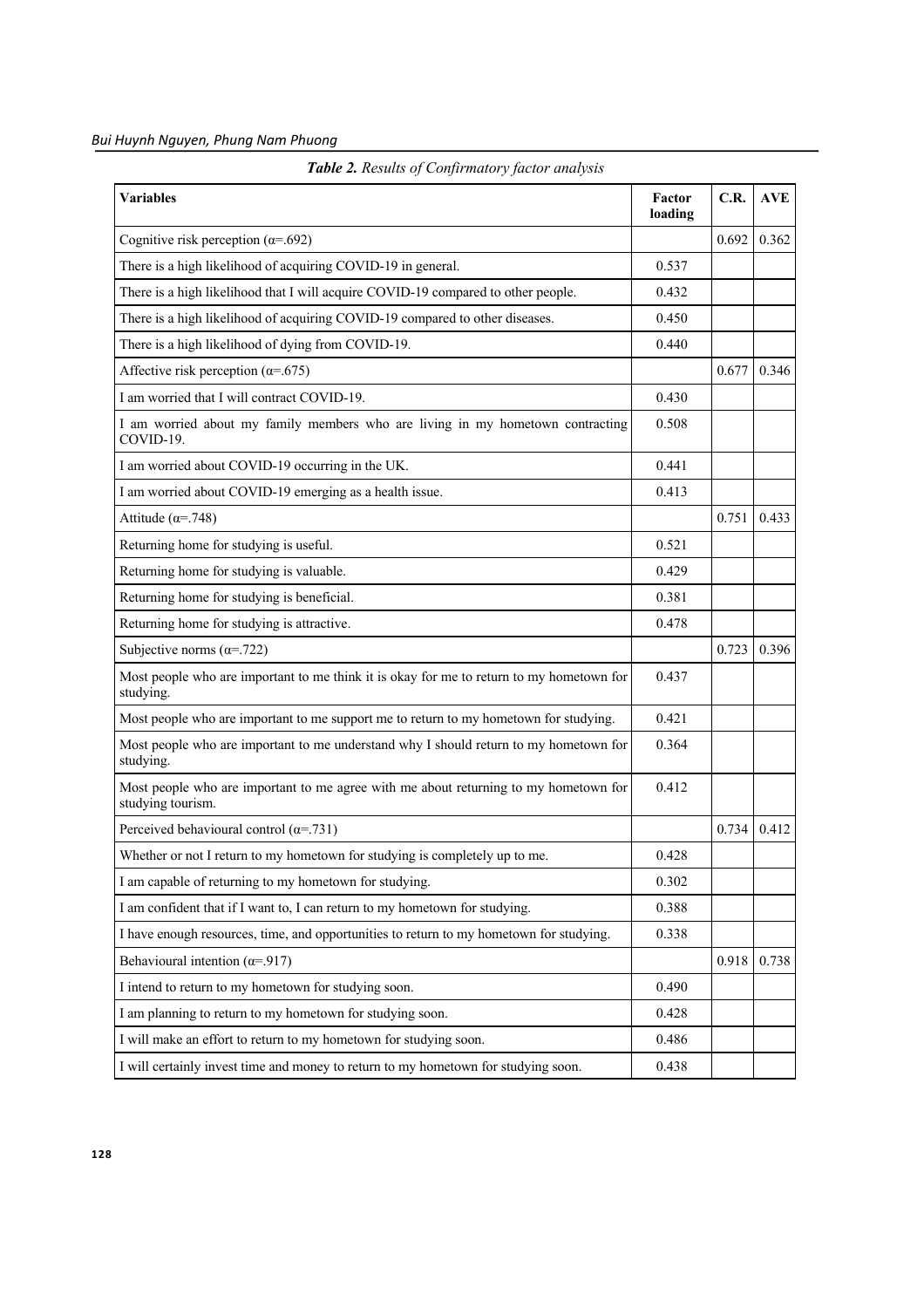| <b>Measure</b>                   | 1     | $\mathbf{2}$ | 3     | 4     | 5     | 6     |
|----------------------------------|-------|--------------|-------|-------|-------|-------|
| 1. Cognitive risk perception     | 1.000 | 0.159        | 0.254 | 0.151 | 0.411 | 0.141 |
| 2. Affective risk perception     |       | 1.000        | 0.301 | 0.177 | 0.204 | 0.196 |
| 3. Behaviour Intention           |       |              | 1.000 | 0.323 | 0.252 | 0.309 |
| 4. Attitude                      |       |              |       | 1.000 | 0.187 | 0.224 |
| 5. Subjective norm               |       |              |       |       | 1.000 | 0.184 |
| 6. Perceived behavioural control |       |              |       |       |       | 1.000 |

*Table 3. Intercorrelations of study measures*

**Staying Intention of Vietnamese students** 



*Figure 2. Structural Equation Modelling*

### **5.3. Structural model**

Further verification was conducted by using SEM (Figure 2). The goodness-of-fit indices for the structural model were  $RMSEA = 0.020$ ,  $CFI = 0.988$ , and  $NFI =$ 0.940, demonstrating a good fit for the data.

Hypothesis 1 predicted that international students' attitude would be positively influenced by cognitive risk perception (H1a) and affective risk perception (H1b).

As shown in Figure 2, H1a ( $\beta$  = 0.479, p < 0.05) and H1b (β = 0.502, p < 0.05) were supported.

Hypothesis 2 predicted that international students' risk perception, including cognitive dimension (H2a) and affective dimension (H2b), exerted a significant positive influence on subjective norms. The results showed that H2a ( $\beta$  = 0.457, p < 0.05) and H2b ( $\beta$  = 0.547,  $p < 0.05$ ) were supported.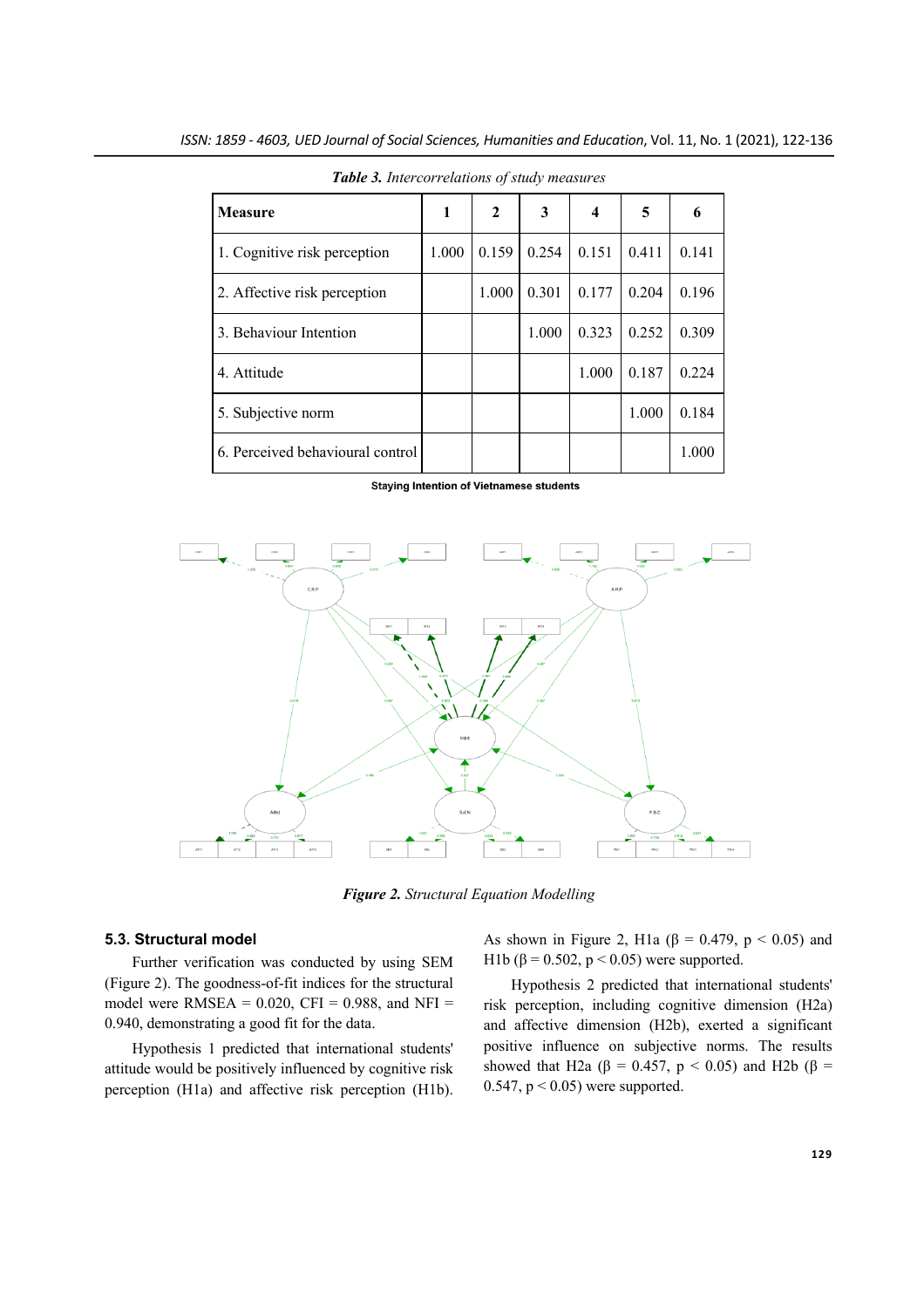However, in disagreement with the risk perceptionperceived behavioural control hypothesis, cognitive risk perception ( $\beta$  = 0.366,  $p$  < 0.05) and affective risk perception ( $\beta = 0.672$ ,  $p < 0.05$ ) performed a positive relationship with perceived behavioural control; therefore, H3a and H3b were supported.

Regarding hypothesis 4, cognitive risk perception ( $\beta$  = 0.339, p < 0.05) and affective risk perception ( $\beta$  = 0.387,  $p \le 0.05$ ) showed a significantly positive effect on behavioural intention, supporting H4a and H4b.

Besides, attitude had positive influences on behavioural intention ( $\beta = 0.496$ , p < 0.05), supporting H5; subjective norms did affect behavioural intention significantly ( $\beta = 0.527$ , p <0.05), accepting H6. Meanwhile, perceived behavioural control exhibited a significantly positive influence on behavioural intention (β = 0.565, p < 0.05), hence, H7 was supported.

# **5.4. Mediation test**

After the model was established, this study used bootstrapping to evaluate the mediating role of attitude and perceived behavioural control. Table 4 indicates that among the associations in affective risk perception,

cognitive risk perception, attitude, subjective norms, perceived behavioural control, and behavioural intention, no zero existed between the lower and upper bounds of the total effect, direct effect, and an indirect effect. Additionally, estimates of the indirect effect were not zero. Therefore, attitude mediated the relationship between risk perception, including cognitive and affective dimension, and behavioural intention, supporting H8. In addition, subjective norms and perceived behavioural control also acted as significant mediator between risk perception (i.e., cognitive and affective dimension) and behavioural intention, confirming H9 and H10.

# **6.Discussion**

This research aims to explore the influences of COVID-19 risk perception on international students' behavioural intention towards returning home for studying in times of a health-related crisis. The key results of this research are presented as follows.

| Model pathways                                                                                | <b>Estimates</b> | <b>Bio-Corrected</b><br>95%CI |       |
|-----------------------------------------------------------------------------------------------|------------------|-------------------------------|-------|
|                                                                                               |                  | Lower                         | Upper |
| Total effects                                                                                 |                  |                               |       |
| Affective risk perception $\rightarrow$ Intention                                             | .161             | .055                          | .268  |
| Cognitive risk perception $\rightarrow$ Intention                                             | .176             | .075                          | .277  |
| Indirect effects                                                                              |                  |                               |       |
| Affective risk perception $\rightarrow$ Attitude $\rightarrow$ Intention                      | .347             | .230                          | .445  |
| Cognitive risk perception $\rightarrow$ Attitude $\rightarrow$ Intention                      | .414             | .319                          | .503  |
| Affective risk perception $\rightarrow$ Subjective norms $\rightarrow$ Intention              | .423             | .327                          | .519  |
| Cognitive risk perception $\rightarrow$ Subjective norms $\rightarrow$ Intention              | .442             | .347                          | .537  |
| Affective risk perception $\rightarrow$ Perceived behavioural control $\rightarrow$ Intention | .476             | .226                          | .423  |
| Cognitive risk perception $\rightarrow$ Perceived behavioural control $\rightarrow$ Intention | .324             | .382                          | .570  |
| Direct effects                                                                                |                  |                               |       |
| Attitude $\rightarrow$ Intention                                                              | .299             | .218                          | .379  |
| Subjective norms $\rightarrow$ Intention                                                      | .283             | .192.                         | .375  |
| Perceived behavioural control $\rightarrow$ Intention                                         | .332             | .287                          | .417  |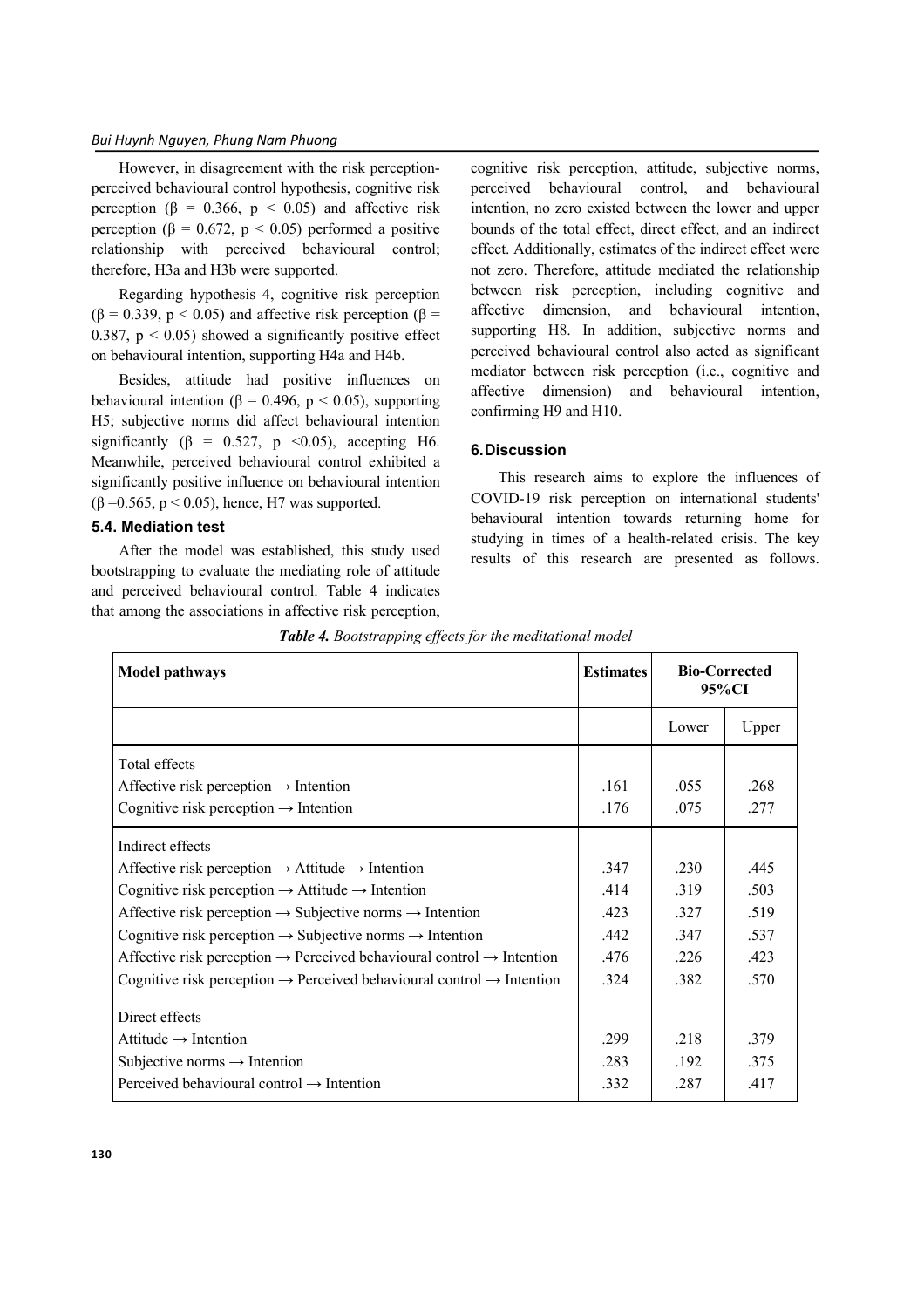First, the findings indicated that cognitive and affective risk perception were significant antecedents of attitude towards returning home for studying, which is in line with the findings from Bashir and Madhavaiah (2005), Chew and Jahari (2014) and Quintal et al. (2010). In other words, international students' favourable attitude towards returning home for studying is not only developed based on threatening numbers about the disease but based on students' anxiety about safety concerns for themselves and their families.

Compared to local peers, international students face more problems keeping their minds healthy during and after the COVID-19 outbreak. The coronavirus brings double jeopardy to international students who, even in everyday situations, are more vulnerable to mental illness, such as depression, and feel difficult to familiarise with the local medical system and less motivated to look for psychological service than their domestic friends (Alharbi & Smith, 2018; Brunsting et al., 2018). The outbreak may even have forced them into a more isolated life abroad with little access to public resources and support because of numerous barriers such as money, information, language, or culture (Alharbi & Smith, 2018). Being the minority in the society, they have been ignored or neglected by their host countries even for their essential needs. Many schools' campuses, for instance, were shut without taking into account that many international students do not have a residence available outside, nor can they access a safe way to their hometowns because of closed borders, reduced number of international flights, and massive potential of exposure to COVID-19 during their trips (Crawford et al., 2020; Sahu, 2020). Besides, international students are struggling to fulfil their psychological needs of relatedness as they are physically away from their loved ones and are ineligible for social support in the local community. Moreover, they also suffer from psychosocial problems regarding society's responses to the pandemic (Mackolil and Mackolil, 2020; Tandon, 2020).

Second, subjective norms to returning home for studying were positively related to cognitive and affective risk perception. In terms of cognitive risk perception, when a student perceives risks from factual information about the disease, including severity and susceptibility, they are likely to believe that returning home for studying is supported by their family and friends. This supports the results of Murray and Schaller's report (2012), which highlights the impact of the perceived threat of infectious disease on conformity to social norms and regulations. Indeed, during the COVID-19 outbreak, the pressure from the community to require each individual to comply with social norms like following social distance may limit health-related risks in society. Besides, some governments have imposed nationwide social distancing and a lock-down order for some high-risk areas to make sure that local transmission of coronavirus is entirely under control (Nguyen, 2020a). Another solution to reduce the infection rate of the deadly virus is to utilise contact tracing that helps medical officials map the COVID-19 network and prevent the virus from spreading further (Nguyen, 2020b). Such sociocultural and regulatory consensus in those countries builds up the subjective norms for international students, and the influence of cognitive risk perception can explain those norms following the result of this study.

Third, risk perception, including the cognitive and affective dimension, exerted a significantly positive influence on perceived behavioural control. Several studies have confirmed this result (Bae and Chang, 2020), that is if international students' risk perception toward COVID-19 in a foreign country where they are studying increases, they find it more confident of returning home for studying.

Fourth, cognitive and affective risk perception showed a significant influence on behavioural intention, which means that not only the awareness of the danger of disease but also emotional worries and fear inhibit international students from staying in a foreign country during the pandemic. This finding complemented previous studies (Stefani et al., 2008; Floyd et al., 2004; Van den Berg, 2006), which confirms the influence of perceived risk on individuals' decision making.

Next, attitude, along with subjective norms and perceived behavioural control, is a significant mediator between risk perception and behavioural intention, which supports the findings of Choi et al. (2013) and Lee (2009). Specifically, international students who perceived more affective risk and cognitive risk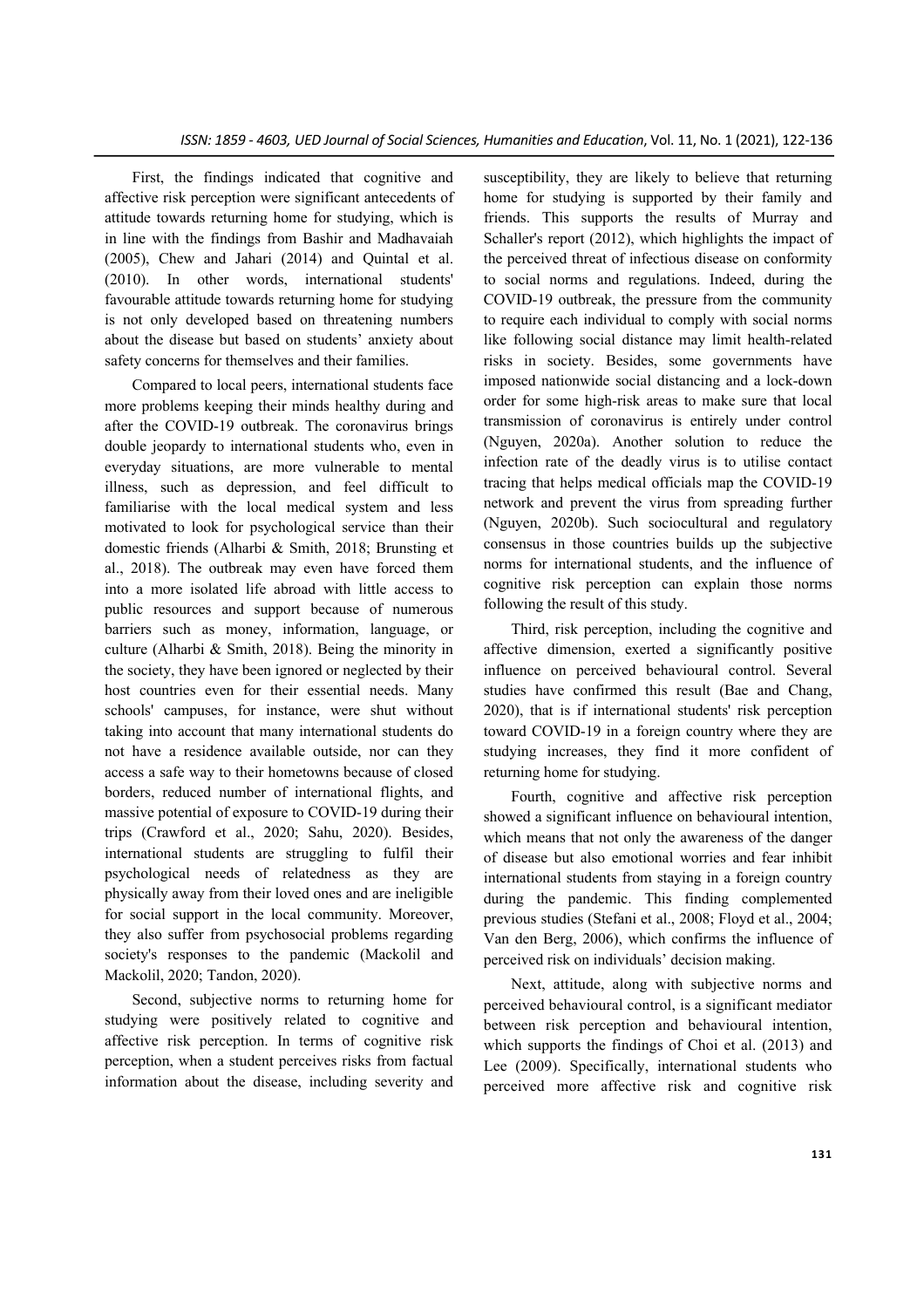reported an increased positive attitude towards returning home for studying and thus had more behavioural intention. Currently, many Vietnamese students are heavily stressed due to the pandemic, which has lasted longer than anticipated. On the one hand, Vietnamese students living in the UK recognised that the probability of them being infected with COVID-19 stays high when the number of cases and deaths in this country keeps increasing. On the other hand, many universities in Vietnam began to have some policies that assist returning students who decided to retain their academic results and go back to Vietnam to avoid the pandemic and those who need to alter their study abroad plans due to COVID-19. Therefore, this may have contributed to international students' development of a positive attitude towards returning home for study.

Finally, attitude, subjective norms and perceived behavioural control positively affect behavioural intention, which is in line with many results of past TPB research (e.g., Huang et al., 2014; Lam & Hsu, 2006). To be more specific, the more international students are aware of the severity and susceptibility of COVID-19 and the more they are concerned about the possibility of the spread of COVID-19, the more they are likely to come back to their hometown for studying. In other words, international students rely on their thoughts and feelings. Similarly, the more international students get support and understanding from their family and friends, the more likely they are to return to their home country. Compared with Western people, Vietnamese people are affected by the traditional collectivism of education. Furthermore, social pressure has a substantial impact on people's intention to act. They are more willing to follow people who are important to them. The thoughts or opinions from friends and family are essential determinants of personal choice intentions. Moreover, international students' behavioural intention of returning home for their study is also influenced by how they feel confident in their capacity to study in their hometown.

#### **7. Conclusion**

The current research aims to explore the influence of COVID-19 on behavioural changes among international students. To the best of the researchers' knowledge, there was little evidence before this research attempt to measure international students' intention of their study in this unprecedented pandemic. By filling this gap, the study has several theoretical implications. First, it contributes to the extant literature on similar topics. The findings of this study will be regarded as a vital notebook for follow-up sectional and longitudinal studies to understand international students' behavioural changes during the pandemic crisis. Second, this study confirmed the theory of planned behaviour concerning risk perception. Besides, it indicated the mediating role of attitudes, subjective norms, and perceived behavioural control between risk perception and behavioural intention. Also, the study examined the moderating effect of gender and employment status in the hypothesized structural relationships. In general, this study will provide nuanced insights concerning international students' behaviours amid the pandemic COVID-19.

Apart from those two theoretical contributions, this research also makes critical practical contributions to the field of institutional management and the operation of higher education. The development of the COVID-19 pandemic has impacted international students' study plans. According to the research findings, international students tend to return to their hometown to minimize their perceived risks and complete their study, which enhances the chance of attracting more students to Vietnamese universities. Hence, this research enables higher education institutions and universities in Vietnam make sense of the rapidly changing picture. They are therefore able to develop suitable strategies and policies.

This study can be improved if its limitations are addressed and tackled. Firstly, this study is using crosssectional data. The behavioural intention during the pandemic is less likely to be the same after the pandemic. Researchers, therefore, would need to collect additional data during multiple periods for a longitudinal report. This improvement would also help explore the link between behavioural intention and actual behaviour. Secondly, the design of this study was only based on the population of Vietnamese international students studying in the UK, which does not fulfil the ideal purpose that the research model can be validated in various contexts.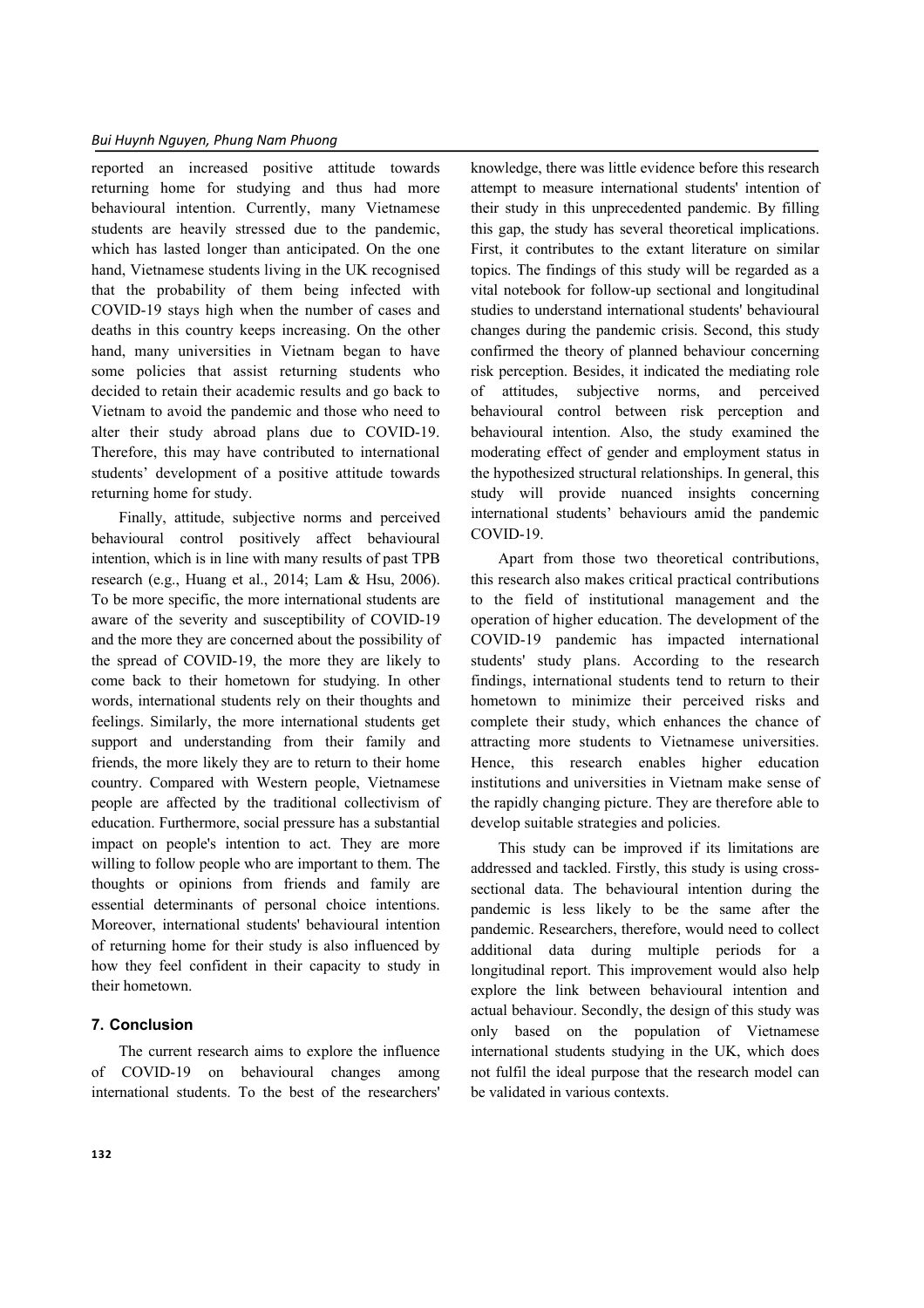#### **References**

- Adefuye, A. S., Abiona, T. C., Balogun, J. A., & Lukobo-Durrell, M. (2009). HIV sexual risk behaviors and perception of risk among college students: Implications for planning interventions. *BMC Public Health*, *9*(1), 281. https://doi.org/10.1186/1471-2458-9-281
- Alharbi, E. S., & Smith, A. P. (2018). Review of the literature on stress and wellbeing of international students in English-speaking countries. *International Education Studies*, *11*(6), 22. https://doi.org/10.5539/ies.v11n6p22
- Alleyne, P. (2011). Using the theory of planned behaviour and risk propensity to measure investment intentions among future investors. *Journal of Eastern Caribbean Studies*, *36*(1), 1-21.
- Ajzen, I., & Fishbein, M. (1975). A Bayesian analysis of attribution processes. *Psychological Bulletin*, *82*(2), 261–277. https://doi.org/10.1037 /h0076477
- Ajzen, I. (1991). The theory of planned behavior. *Organizational Behavior and Human Decision Processes*, *50*(2), 179–211. https://doi.org/10.1016/0749-5978(91)90020-T
- Armitage, C. J., & Conner, M. (2001). Efficacy of the theory of planned behaviour: A meta-analytic review. *British Journal of Social Psychology*, *40*(4), 471–499. https://doi.org/10. 1348/014466601164939
- Bae, S. Y., & Chang, P.-J. (2021). The effect of coronavirus disease-19 (COVID-19) risk perception on behavioural intention towards 'untact' tourism in South Korea during the first wave of the pandemic (March 2020). *Current Issues in Tourism*, *24*(7), 1017–1035. https://doi.org/10.1080/13683500.2020.1798895
- Bauer, R. A. (1960). Consumer behavior as risk taking. In *Proceedings of the 43rd National Conference of the American Marketing Association, June 15, 16, 17, Chicago, Illinois, 1960*. American Marketing Association.
- Bashir, I., & Madhavaiah, C. (2015). Consumer attitude and behavioural intention towards Internet banking adoption in India. *Journal of Indian Business*

*Research*, *7*(1), 67–102. https://doi.org/10.1108/ JIBR-02-2014-0013

Bonnet, E., Amalric, M., Chevé, M., & Travers, M. (2012). Hazard and living environment: Combining industrial risk and landscape representations. *Journal of Risk Research*, *15*(10), 1281–1298.

https://doi.org/10.1080/13669877.2011.646289

- BMI. (2020). *Market Report Vietnam*. https://bmiglobaled.com/Market-Reports/ Vietnam/education
- Brewer, N. T., Weinstein, N. D., Cuite, C. L., & Herrington, J. E. (2004). Risk perceptions and their relation to risk behavior. *Annals of Behavioral Medicine*, *27*(2), 125–130. https://doi.org/10.1207/s15324796abm2702\_7
- Brug, J., Aro, A. R., Oenema, A., Zwart, O. de, Richardus, J. H., & Bishop, G. D. (n.d.). *Sars risk perception, knowledge, precautions, and information sources, the netherlands—Volume 10, number 8—August 2004—Emerging infectious diseases journal—Cdc*. https://doi.org/10.3201/ eid1008.040283
- Brunsting, N. C., Zachry, C., & Takeuchi, R. (2018). Predictors of undergraduate international student psychosocial adjustment to US universities: A systematic review from 2009-2018. *International Journal of Intercultural Relations*, *66*, 22–33. https://doi.org/10.1016/j.ijintrel.2018.06.002
- Chen, M.-F., & Tung, P.-J. (2014). Developing an extended Theory of Planned Behavior model to predict consumers' intention to visit green hotels. *International Journal of Hospitality Management*, *36*, 221–230. https://doi.org/10. 1016/j.ijhm.2013.09.006
- Chew, E. Y. T., & Jahari, S. A. (2014). Destination image as a mediator between perceived risks and revisit intention: A case of post-disaster Japan. *Tourism Management*, *40*, 382–393. https://doi.org/10.1016/j.tourman.2013.07.008
- Choi, J., Lee, A., & Ok, C. (2013). The effects of consumers' perceived risk and benefit on attitude and behavioral intention: A study of street food. Journal of Travel & Tourism Marketing, 30(3), 222–237. https://doi.org/10.1080/10548408.2013. 774916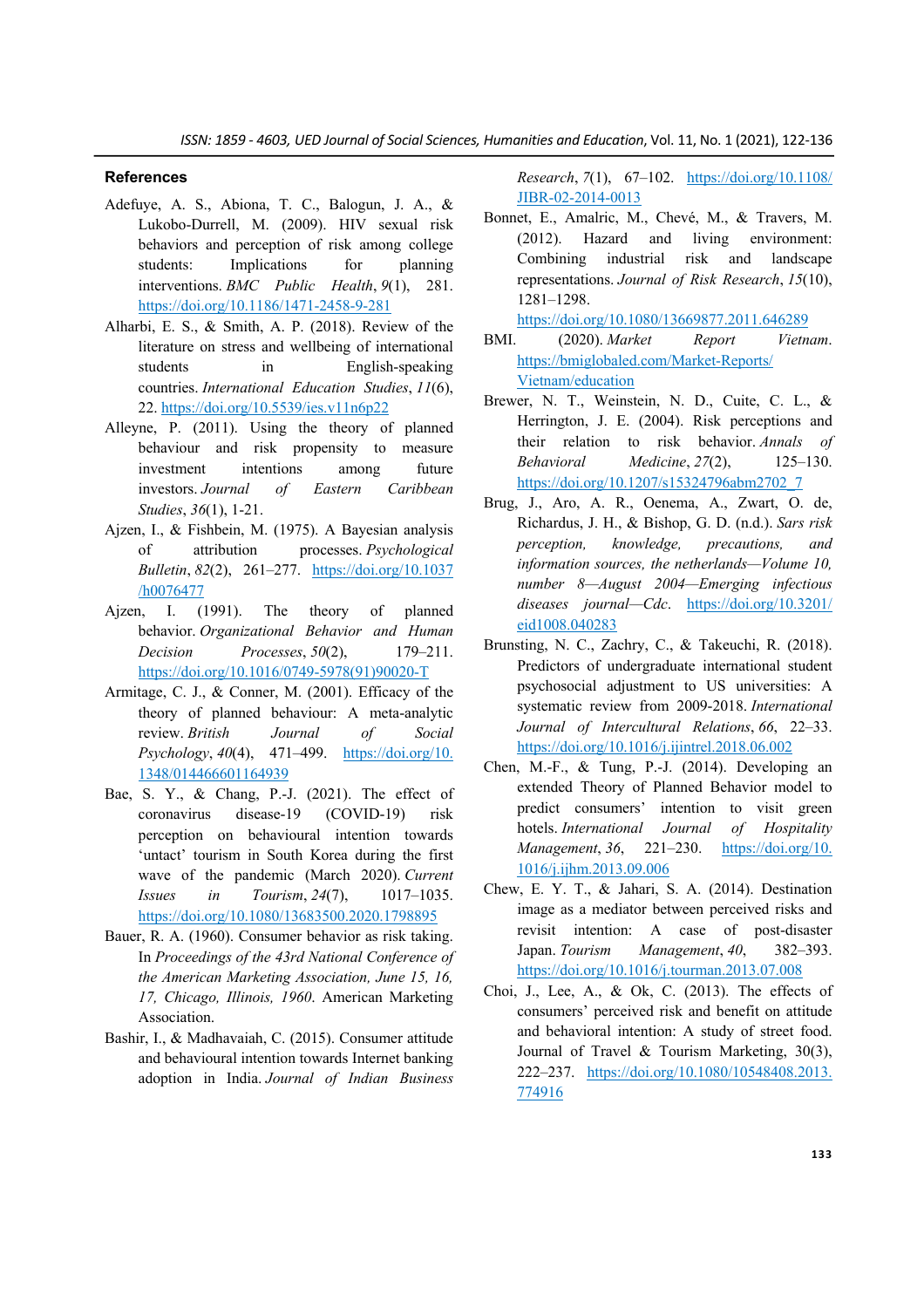- Cori, L., Bianchi, F., Cadum, E., & Anthonj, C. (2020). Risk perception and covid-19. *International Journal of Environmental Research and Public Health*, *17*(9), 3114. https://doi.org/10.3390/ ijerph17093114
- Crawford, J., Butler-Henderson, K., Rudolph, J., Malkawi, B., Glowatz, M., Burton, R., Magni, P. A., & Lam, S. (2020). COVID-19: 20 countries' higher education intra-period digital pedagogy responses. *Journal of Applied Learning and Teaching*, *3*(1), 09–28. https://doi.org/10.37074/ jalt.2020.3.1.7
- Ding, Y., Du, X., Li, Q., Zhang, M., Zhang, Q., Tan, X., & Liu, Q. (2020). Risk perception of coronavirus disease 2019 (COVID-19) and its related factors among college students in China during quarantine. *PLOS ONE*, 15(8). https://doi.org/10.1371/journal.pone.0237626
- Fishbein, M. (Ed.). (1967). *Readings in attitude theory and measurement.* Wiley.
- Fishbein, M., & Ajzen, I. (1972). Attitudes and opinions. *Annual Review of Psychology*, *23*(1), 487–544. https://doi.org/10.1146/annurev.ps.23 .020172.002415
- Firang, D. (2020). The impact of COVID-19 pandemic on international students in Canada. *International Social Work*, *63*(6), 820–824. https://doi.org/10. 1177/ 0020872820940030
- George, J. F. (2004). The theory of planned behavior and Internet purchasing. *Internet Research*, *14*(3), 198–212.

https://doi.org/10.1108/10662240410542634

- Godin, G., & Kok, G. (1996). The theory of planned behavior: A review of its applications to healthrelated behaviors. *American Journal of Health Promotion*, *11*(2), 87–98. https://doi.org/10.4278/ 0890-1171-11.2.87
- Iakovleva, T., Kolvereid, L., & Stephan, U. (2011). Entrepreneurial intentions in developing and developed countries. *Education + Training*, *53*(5), 353–370. https://doi.org/10.1108/004009111111 47686
- Hu, L., & Bentler, P. M. (1999). Cutoff criteria for fit indexes in covariance structure analysis: Conventional criteria versus new alternatives. *Structural Equation Modeling: A*

*Multidisciplinary Journal*, *6*(1), 1–55. https://doi.org/10.1080/10705519909540118

- Huang, L.-F., Chiang, C.-C., & Chen, H.-C. (2014). Willingness to pay of visitors for the nature-based public park: An extension of theory of planning behavior (Tpb). *Journal of Information and Optimization Sciences*, *35*(5–6), 405–429. https://doi.org/10.1080/02522667.2014.903701
- Lam, T., & Hsu, C. H. C. (2004). Theory of planned behavior: Potential travelers from china. *Journal of Hospitality & Tourism Research*, *28*(4), 463– 482. https://doi.org/10.1177/1096348004267515
- Lee, J. E. C., Lemyre, L., & Krewski, D. (2010). A multi-method, multi-hazard approach to explore the uniqueness of terrorism risk perceptions and worry. *Journal of Applied Social Psychology*, *40*(1), 241–272. https://doi.org/10.11 11/j.1559-1816.2009.00572.x
- Lee, K. (2009). Gender differences in Hong Kong adolescent consumers' green purchasing behavior. *Journal of Consumer Marketing*, *26*(2), 87–96.

https://doi.org/10.1108/07363760910940456

- Loewenstein, G. F., Weber, E. U., Hsee, C. K., & Welch, N. (2001). Risk as feelings. *Psychological bulletin*, *127*(2), 267. https://doi.org/10.1037/ 0033-2909.127.2.267
- MacCallum, R. C., Browne, M. W., & Sugawara, H. M. (1996). Power analysis and determination of sample size for covariance structure modeling. *Psychological Methods*, *1*(2), 130–149. https://doi.org/10.1037/1082-989X.1.2.130
- Mackolil, J., & Mackolil, J. (2020). Addressing psychosocial problems associated with the COVID-19 lockdown. *Asian journal of psychiatry*, *51*, 102156. https://doi.org/10.1016/j.ajp.2020.102156
- Maichum, K., Parichatnon, S., & Peng, K. C. (2016). Application of the extended theory of planned behavior model to investigate purchase intention of green products among Thai consumers. *Sustainability*, 8(10), 1077. https://doi. org/10.3390/su8101077
- Martel, M., & Rumbley, L. (2020). *Data collection is key to HE response on COVID-19 impact*. University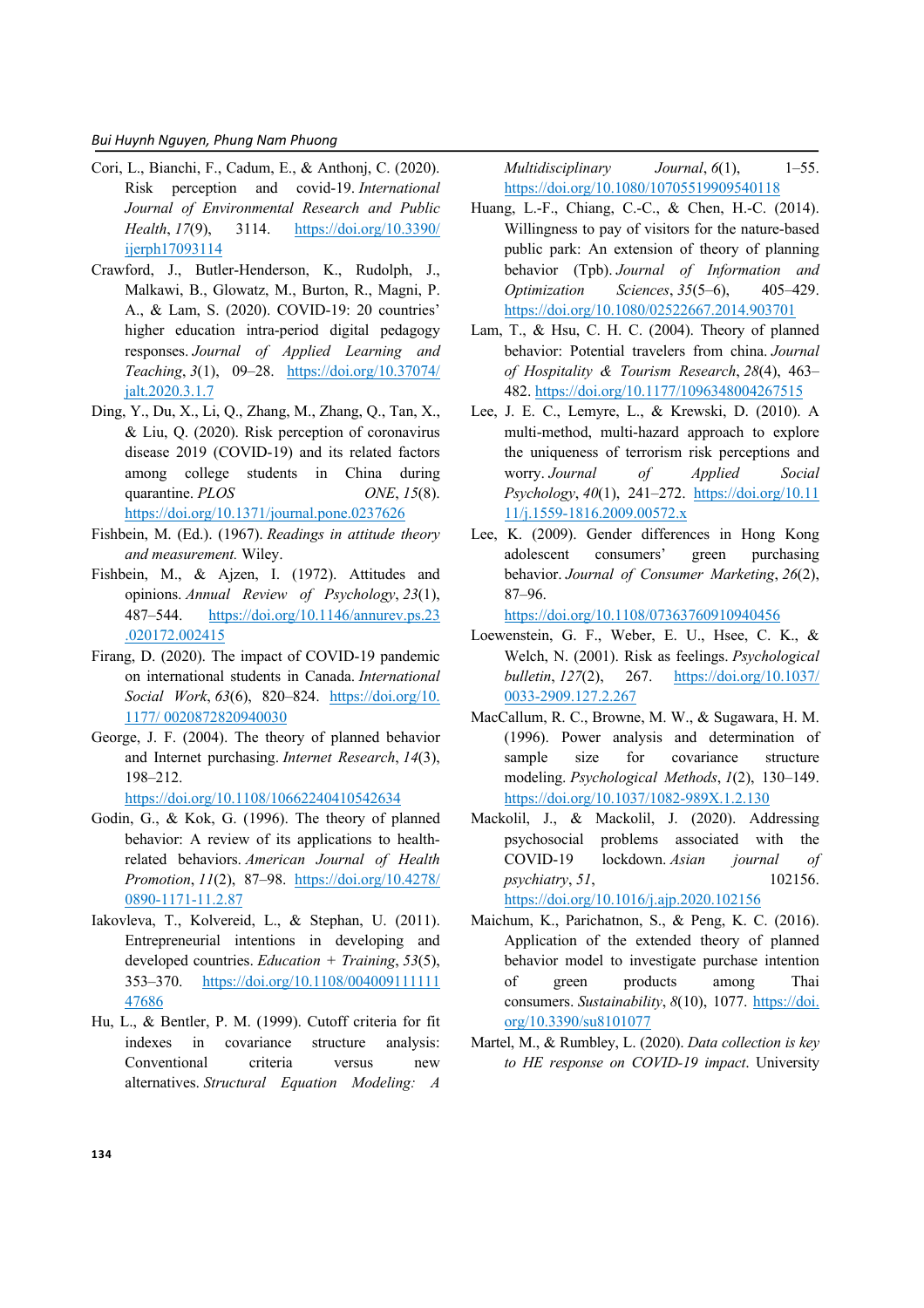*ISSN: 1859 - 4603, UED Journal of Social Sciences, Humanities and Education*, Vol. 11, No. 1 (2021), 122-136

World News. https://www.university worldnews. com/post.php?story=20200409150034920

- Murray, D. R., & Schaller, M. (2012). Threat(S) and conformity deconstructed: Perceived threat of infectious disease and its implications for conformist attitudes and behavior: Infectious disease and conformity. *European Journal of Social Psychology*, *42*(2), 180-188. https://doi.org/ 10.1002/ejsp.863
- Nguyen, T. H. (2020a). Lifting of Social Distancing Measures: Perspectives from Vietnam. *Disaster Medicine and Public Health Preparedness*, 1-3. https://doi.org/10.1017/dmp.2020.238
- Nguyen, S. (2020b). *Vietnam's Pandemic Success Is a Lesson for the World*. Global Asia. https://www.globalasia.org/v15no3/cover/vietnam s-pandemic-success-is-a-lesson-for-the-world\_sennguyen
- Phung, N. P., Higson, H., & Bartholomew, P. (2016). The Importance of Innovation in the Development of Transnational Education (TNE) From The UK to Vietnam. *Discussion, Insight and the Latest Thinking in Innovation*. UK-ASEAN INNOVATION CONFERENCE (UAIC), Vientiane, Laos.
- Phung, N.P., & Bui, H.N. (2021). *The Post-pandemic Challenge: Development of Transnational Education Programme in Vietnam*. Manuscript submitted for publication.
- Quintal, V. A., Lee, J. A., & Soutar, G. N. (2010). Risk, uncertainty and the theory of planned behavior: A tourism example. *Tourism management*, *31*(6), 797-805.

https://doi.org/10.1016/j.tourman.2009.08.006

- Rosenstock, I. M. (1974). Historical origins of the health belief model. *Health education monographs*, *2*(4), 328-335. https://doi.org/10. 1177%2 F109019817400200403
- Rusu, O. (2020). *International Student Plans – Impact of COVID-19*. Studyportals. https://studyportals. com/intelligence/international-student-plansimpact-of-COVID-19/
- Sahu, P. (2020). Closure of universities due to coronavirus disease 2019 (COVID-19): impact on education and mental health of students and

academic staff. *Cureus*, *12*(4). https://doi.org/10. 7759/cureus.7541

Salgues, B. (2016). *Health industrialization*. Elsevier.

- Shim, H., You, K. H., Lee, J. K., & Go, E. (2015). Why do people access news with mobile devices? Exploring the role of suitability perception and motives on mobile news use. *Telematics and Informatics*, *32*(1), 108-117. https://doi.org/10. 1016/j.tele.2014.05.002
- Slovic, P., & Peters, E. (2006). Risk perception and affect. *Current directions in psychological science*, *15*(6), 322-325. https://doi.org/10.1111% 2Fj.1467-8721.2006.00461.x
- Sjöberg, L. (1998). Worry and risk perception. *Risk analysis*, *18*(1), 85-93. https://doi.org/10.1111/ j.1539-6924.1998.tb00918.x
- Steiger, J. H. (2007). Understanding the limitations of global fit assessment in structural equation modeling. *Personality and Individual differences*, *42*(5), 893-898. https://doi.org/10 .1016/j.paid.2006.09.017
- Stefani, G., Cavicchi, A., Romano, D., & Lobb, A. E. (2008). Determinants of intention to purchase chicken in Italy: the role of consumer risk perception and trust in different information sources. *Agribusiness: An International Journal*, *24*(4), 523-537. https://doi.org/10.1002 /agr.20177
- Tandon, R. (2020). The COVID-19 pandemic, personal reflections on editorial responsibility. *Asian journal of psychiatry*, *50*, 102100. https://doi.org/10.1016/j.ajp.2020.102100
- Van den Berg, H., Manstead, A. S., van der Pligt, J., & Wigboldus, D. H. (2006). The impact of affective and cognitive focus on attitude formation. *Journal of Experimental Social Psychology*, *42*(3), 373- 379. https://doi.org/10.1016/j.jesp.2005.04.009
- World Health Organization. (2020). *Novel Coronavirus – China*. https://www.who.int/csr/don/12-january-2020-novel-coronavirus-china/en/